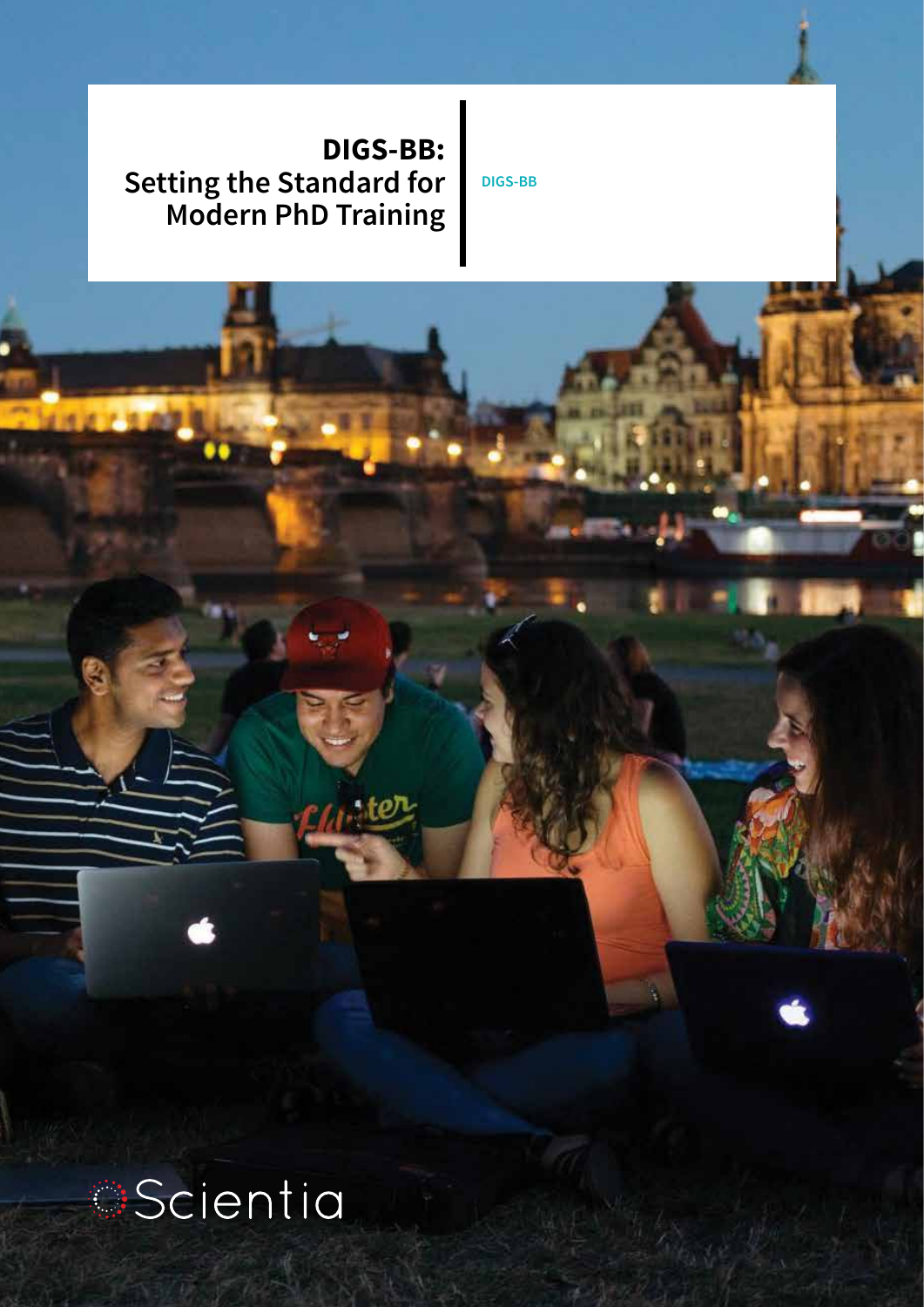

# **DIGS-BB: SETTING THE STANDARD FOR MODERN PHD TRAINING**

Over the past decade, the **Dresden International Graduate School for Biomedicine and Bioengineering (DIGS-BB)** has risen to the forefront of PhD student training. The program combines cutting edge research projects with innovative mentoring strategies to train well-rounded, interdisciplinary scientists, poised to be leaders in the global scientific community.



#### **The Formation of DIGS-BB at TU Dresden**

In 1828, the TU Dresden first opened its doors as the Saxon Technical School, a college devoted to the education of mechanics and engineers. Over the next 100 years, the college grew and diversified in subjects, officially becoming the Technische Universität Dresden (TU Dresden) in 1961. In 2006, the TU Dresden successfully applied to the German Excellence Initiative, a federal program aimed at promoting cutting-edge research and exemplary scholarly training for young scientists. The TU Dresden is now one of only 11 excellent ranked universities in Germany. One of the achievements to become an excellent university was the establishment of the Dresden International Graduate School for Biomedicine and Bioengineering (DIGS-BB). Since 2006, students of the DIGS-BB have generated over 792 publications with an average impact factor of 8.4. Of these publications, 462 had students as first authors and 263 were in collaboration with other research groups from the DIGS-BB or local partner PhD programs.

The DIGS-BB has quickly become a world leader in PhD training for biomedicine and bioengineering, coupling innovative research with unsurpassed mentoring and training. The program admits 15–25 new PhD students twice a year, and the current student body represents 27 nationalities covering a wide range of educational backgrounds. Students enrolled in the program benefit from extensive collaborative relationships with mentors and scientists in labs within the Dresden life science campus.

#### **Leading the Way in Biomedical and Bioengineering Research**

Research at the DIGS-BB focuses on six interdisciplinary fields: Developmental Cell Biology, Biomedicine, Regenerative Biology, Biophysics, Bioengineering & Biomaterials, and Computational Biology. These disciplines are tied together by the desire to understand how organisms form, function, and self-repair on different molecular scales, from individual cells to whole organisms, with the ultimate goal of translating findings into medical practice. This goal is accomplished by combining depth of expertise across multiple cuttingedge fields to accelerate interdisciplinary discovery and the development of new technologies. DIGS-BB researchers recognise that innovative scientific discovery is not an individual pursuit, but only possible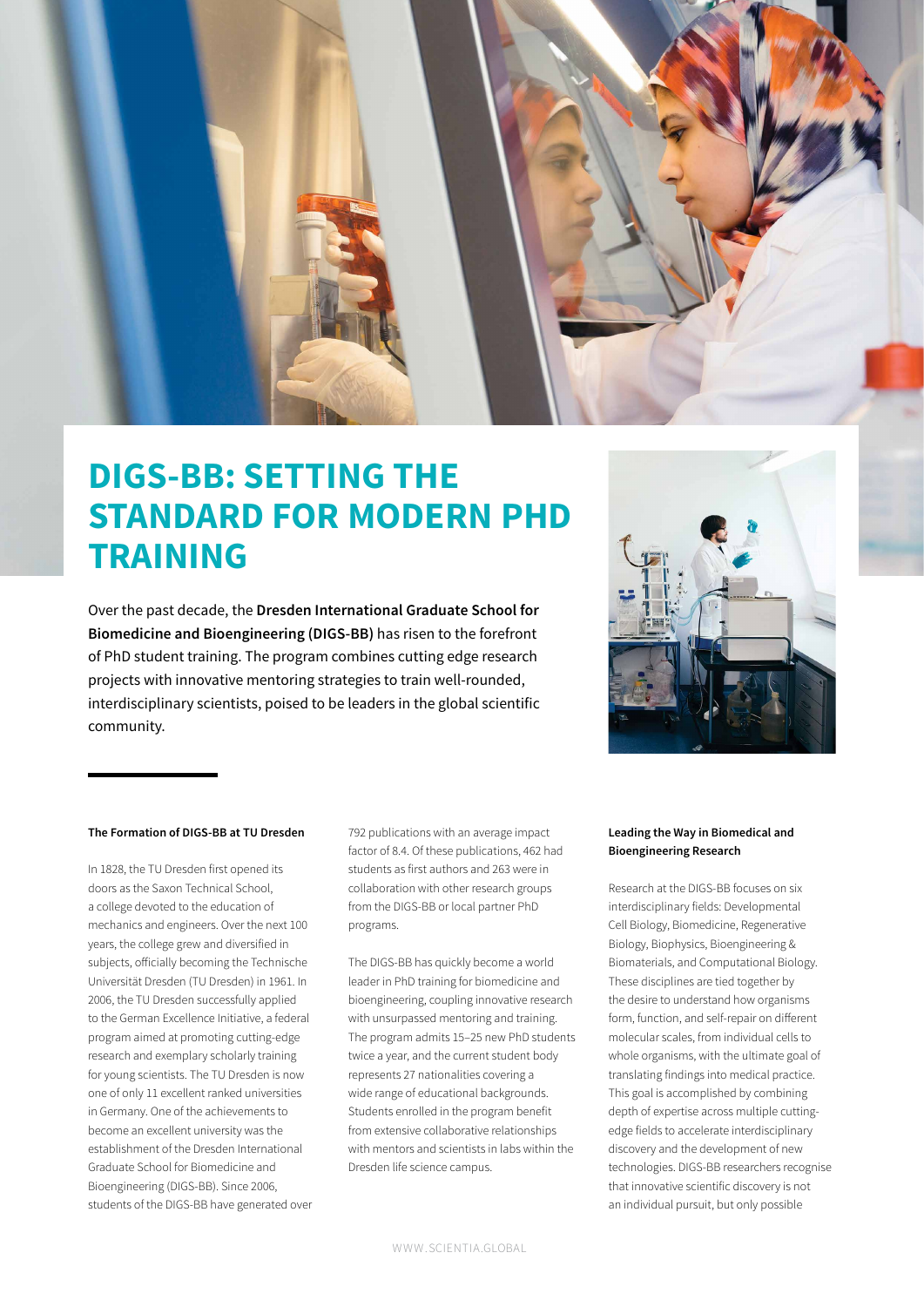



through the collaboration of many minds and perspectives. This belief in the power of collaboration instils an incredible sense of community among DIGS-BB students and faculty, that spills over into interactions with laboratories beyond TU Dresden walls.

The DIGS-BB offers graduate students stateof-the-art dedicated facilities and world class faculty mentors. The multidisciplinary research projects at the DIGS-BB often pull expertise from laboratories and experts in neighbouring fields, providing PhD students with a diverse offering of techniques and mentoring when approaching some of biology's most intricate problems. All students have access to cutting-edge research equipment and technologies through the Joint Technology Platforms. The program offers an open-door policy, whereby students can easily learn to utilise a multitude of techniques and technology from experts across the campus. Current student Ramya Ravindranathan describes her take on the program: 'What I like the

most about DIGS-BB PhD program is how it has an international and dynamic work environment, providing students with access to state-of-the-art research facilities and exceptional resources. Every single student's intellectual potential can be fully explored owing to the rigorous training and constant mentorship one gets from program.'

#### **What is Unique About DIGS-BB's PhD Training Program?**

The DIGS-BB program combines novel research projects with advanced training courses to produce PhD students who are confident and capable of engaging in multidisciplinary research on the forefront of biomedical and bioengineering research. First year PhD students complete two obligatory courses, and students have the option to take additional elective courses during their PhDs to continue developing strengths that will contribute to the success of their research careers.

The mandatory first year curriculum is designed to bridge disciplines to promote multidisciplinary thought, introduce students to a range of techniques, faculty, and the scientific community at large, and build essential skills tailored to the unique demands of research careers. The *Introductory Predoc Course* exposes students to the wide range of laboratories and techniques available to them through the DIGS-BB's Dresden International PhD Program (DIPP) affiliation, which includes research groups from DIGS-BB and its

neighbouring partner the Max Planck Research School for Cell, Developmental and Systems Biology (IMPRS-CellDevoSys). During the course, students complete four week-long practical rotations, choosing at least one practical in their field and at least one practical in another field. During each practical, students learn about a current topic within that field and practice working with relevant techniques. Past topics have ranged from stem cell techniques and cellular biophysics, to machine learning.

Scientific writing is the backbone of modern research and academic careers, so first year DIGS-BB students also complete a *Foundation Level Scientific Writing Course* aimed at developing the essential writing skills that will enable them to communicate their ground-breaking research discoveries. This course is the first component of the excellence in communication program, a thoughtfully designed program with the aim of helping students master scientific writing and communication, to the profit of their PhD thesis and research career as a whole. Through these courses, DIGS-BB prepares PhD students to be confident, well-rounded scientists in today's highly competitive job market.

For the remainder of the four-year program, students have the freedom to enrol in additional elective courses as needed while they work on their individual research projects. Students also have the option to participate in many programs designed to facilitate career development and position students for successful job placement upon completion of their PhD. The Research Exchange Program places students in prestigious laboratories worldwide to participate in collaborative research or to learn novel methods not available on the Dresden campus. Competitive awards are available to fund student conference travel and participation in specialised training workshops, and to recognise outstanding work. Students at the end of their PhD have the option to participate in Springboardto-Postdoc and Wrap-Up programs, which provide additional support for the transition from PhD student to postdoctoral positions.

Mentoring at DIGS-BB begins with acceptance of a position in a DIGS-BB research group, attaching students to a core faculty mentor who will provide individualised one-on-one guidance and support for the student's independent research on their assigned PhD thesis project.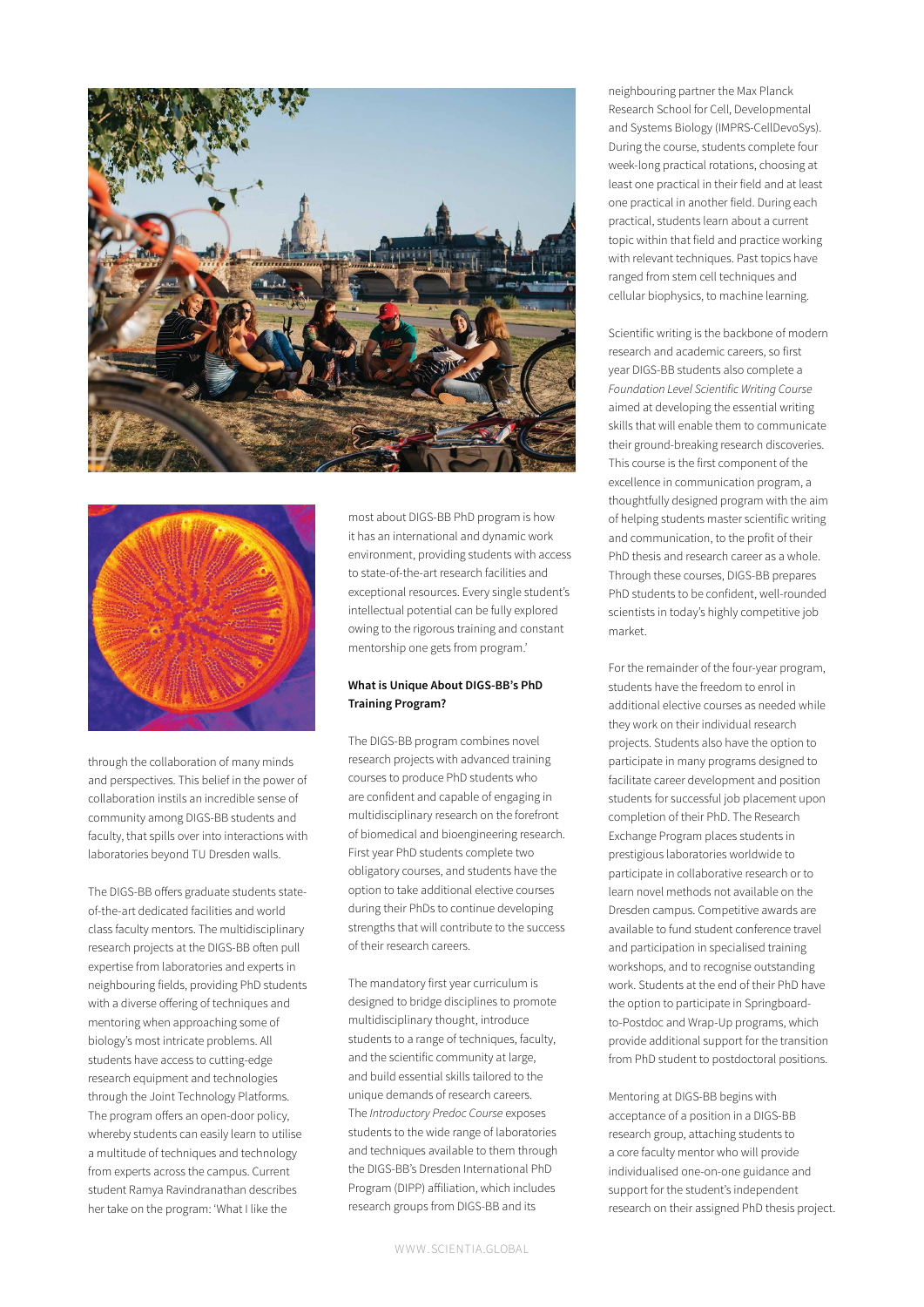

During the foundational first year, students also form a Thesis Advisory Committee (TAC) composed of three experienced faculty members. The TAC provides multidisciplinary mentorship and guidance to the PhD student throughout their thesis work. Students typically meet with and update their TAC formally once a year, but the TAC members are available to work with the student individually at any time during their PhD project when guidance is needed. Outside a student's TAC, every two years an ombudsperson is elected to act as a mentor for personal situations outside of the PhD project or delicate situations such as conflicts of interest with a supervisor. Quality mentorship is a critical component of a successful PhD project, and the DIGS-BB faculty members are dedicated to not only providing scientific direction, but also guidance to help students' personal development.

#### **It's Not Just About the Project**

When asked to imagine a PhD student, the common image that comes to mind is a downtrodden academic locked away in a lab. The DIGS-BB works to break this stereotype by encouraging students to step away from their thesis work and engage in social and community activities outside the laboratory. The campus is a supportive and friendly community for PhD students, providing social support for the rigors of graduate school while encouraging students to forge connections to build a strong scientific network that will profit them for the span of their careers. DIGS-BB student representatives are elected twice yearly to represent the interests of the PhD student community at program board meetings.

As student representative Jelena Popovic describes, 'I became a student representative as I am very interested in knowing all the small details of how our great program came to be. I wanted to help improve it even further, build a stronger bond with the PhD office and all predocs, including the very young new arrivals. And of course, being a part of the amazing group of people, which student representatives are!'

Student-driven activities, such as 'Science Goes to School', 'Ask the Expert', and 'Career Day Symposium', are at the heart of the DIGS-BB PhD student experience. Once a month, the 'Science Goes to School' program places a group of PhD students in local grade school classrooms to engage schoolchildren with science. This program ignites curiosity about science and science careers in children, while giving PhD students the opportunity to develop their skills in communicating science to a broad audience. Twice a year, PhD students have an opportunity to interact with academic, management and industry leaders at the 'Ask the Expert event'. The informal setting in which this event takes place allows students to learn about and discuss topics such as current conditions for scientists in academia or balancing a family with a science career. The annual 'Career Day Symposium' serves to further expose students to the wide range of career options available to them following graduation. This highly praised event provides students with networking opportunities across multiple scientific fields and industries.

For modern scientists, laboratory skills and academic knowledge are not enough to secure a successful career. To be competitive on the global scientific stage, scientists

must also be compelling communicators and avid networkers. They must be able to work collaboratively with researchers across a wide range of cultures, while maintaining the ability to work independently, think critically, and approach challenges with an open mind and enthusiasm. Studentdriven activities, coupled with innovative mentoring strategies, help ensure that PhD students in the DIGS-BB program grow both personally and professionally during their time in Dresden. The DIGS-BB's multifaceted approach to student development turns out well-rounded scientists that are both intellectually and emotionally prepared to become leaders in the scientific community at large.

#### **What Makes a DIGS-BB PhD Student?**

Staying at the cutting edge of innovative science and discovery requires an academic environment that values diversity in people and ideas. This is one of the reasons the DIGS-BB prides itself on having a culturally diverse student community, hosting doctoral students from many different countries, each bringing unique educational backgrounds and viewpoints. Over 75% of current PhD students hail from outside of Germany, and of the current 68 research groups, a third are led by international primary investigators. Interactions between students and research groups both within and outside of TU Dresden are encouraged as students engage in the DIGS-BB's dynamic interdisciplinary training.

The DIGS-BB wants to attract the brightest minds from all corners of the globe, and thus offers excellent support for students, both international and domestic. PhD students at the TU Dresden are offered competitive awards and do not pay any tuition or fees. Additionally, international students are offered extensive support with obtaining visas, finding housing, and all of the other potential difficulties that come with moving to a new country. While curriculum and research at the DIGS-BB is performed in English, first year international students have the option to complete an intensive German language course to help them adjust to life outside the lab in Dresden. DIGS-BB mentors foster a learning environment that champions both personal and professional development, ensuring that students graduate with the skills necessary to be both renowned scientists and leaders within the scientific community.